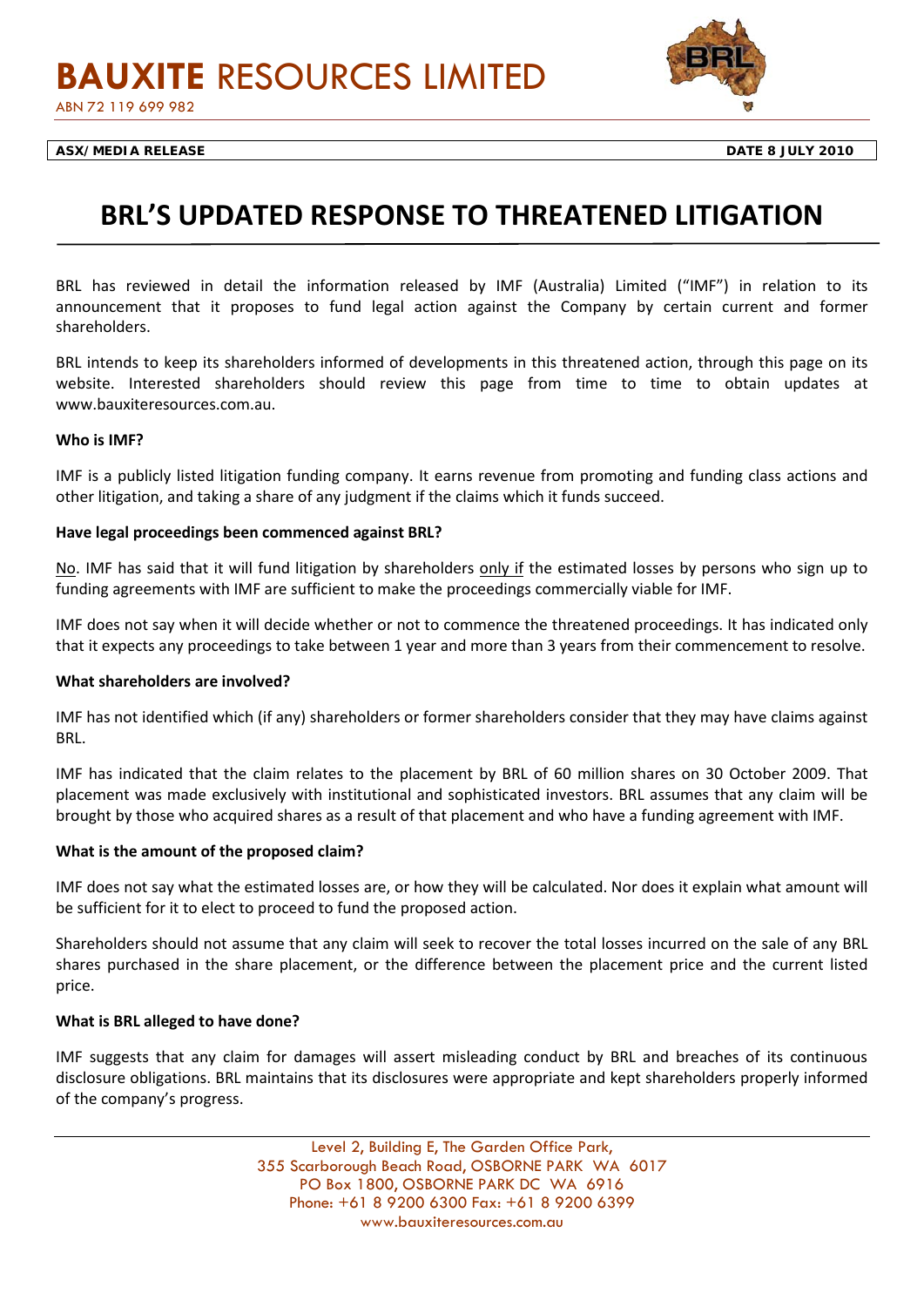The material provided by IMF is not clear as to what facts will be advanced in any court to seek to prove those claims. The information disclosed by IMF falls well short of allowing shareholders to form a view as to whether BRL has breached any relevant obligations, in what respects, and what losses they are likely to recover if IMF's allegations succeed.

If proceedings are commenced, IMF will need to be much more precise about detailing its allegations with respect to:

- what information BRL should have disclosed to the market, which it failed to disclose;
- how BRL's announcements to the market were misleading or deceptive;
- what group of shareholders suffered loss as a consequence of any such breach or failure; and
- what those losses were.

BRL intends to defend any such allegations, and considers that shareholders who purchased shares in the October 2009 placement should be provided with much greater detail by IMF before committing to a funding arrangement which is driven by IMF's commercial objectives.

BRL considers that many of the allegations asserted by IMF in its "overview" are inaccurate, and themselves provide a misleading impression of BRL's conduct, and the information available to shareholders about BRL, throughout the relevant period.

BRL will await further clarification of the proposed allegations from IMF or the solicitors engaged on its behalf.

# **Does BRL accept the IMF allegations about disclosure?**

No.

BRL recognises the importance of keeping shareholders informed. It made an average of 2 formal disclosures to the stock exchange per week during 2009 (total 102), it produces extensive quarterly reports, and circulates newsletters to shareholders.

BRL considers that it fully discharged its disclosure obligations to shareholders. It intends to defend any legal action that may be commenced.

# **Have these claims been made previously to BRL?**

IMF did not notify BRL of its intentions nor seek BRL's response to its concerns prior to publicly announcing that it was proposing to fund legal action against BRL. If it had done so, there would have been an opportunity to productively discuss any issues in dispute and, at the very least, avoid inaccurate assertions being advanced.

Unfortunately, IMF's announcement of its proposal to fund an action appears to have had a negative impact on shareholder value.

The claims advanced by IMF are strikingly similar in many respects to claims that have been made by certain persons who have been running a campaign against BRL's mining proposals in Bindoon. Those claims have been the subject of previous allegations to the ASX which BRL understands have been fully investigated.

# **Has IMF now clarified those allegations?**

As is normal for IMF in promoting one of its proposed legal actions, it has generated media interest in the allegations which it makes against BRL. BRL has reviewed this material but has no better sense of what it is accused of doing wrong.

# **What should shareholders do?**

Current and former shareholders may be contacted by IMF to seek to persuade them to sign up to a funding agreement with IMF. BRL urges shareholders and former shareholders to carefully consider the supposed